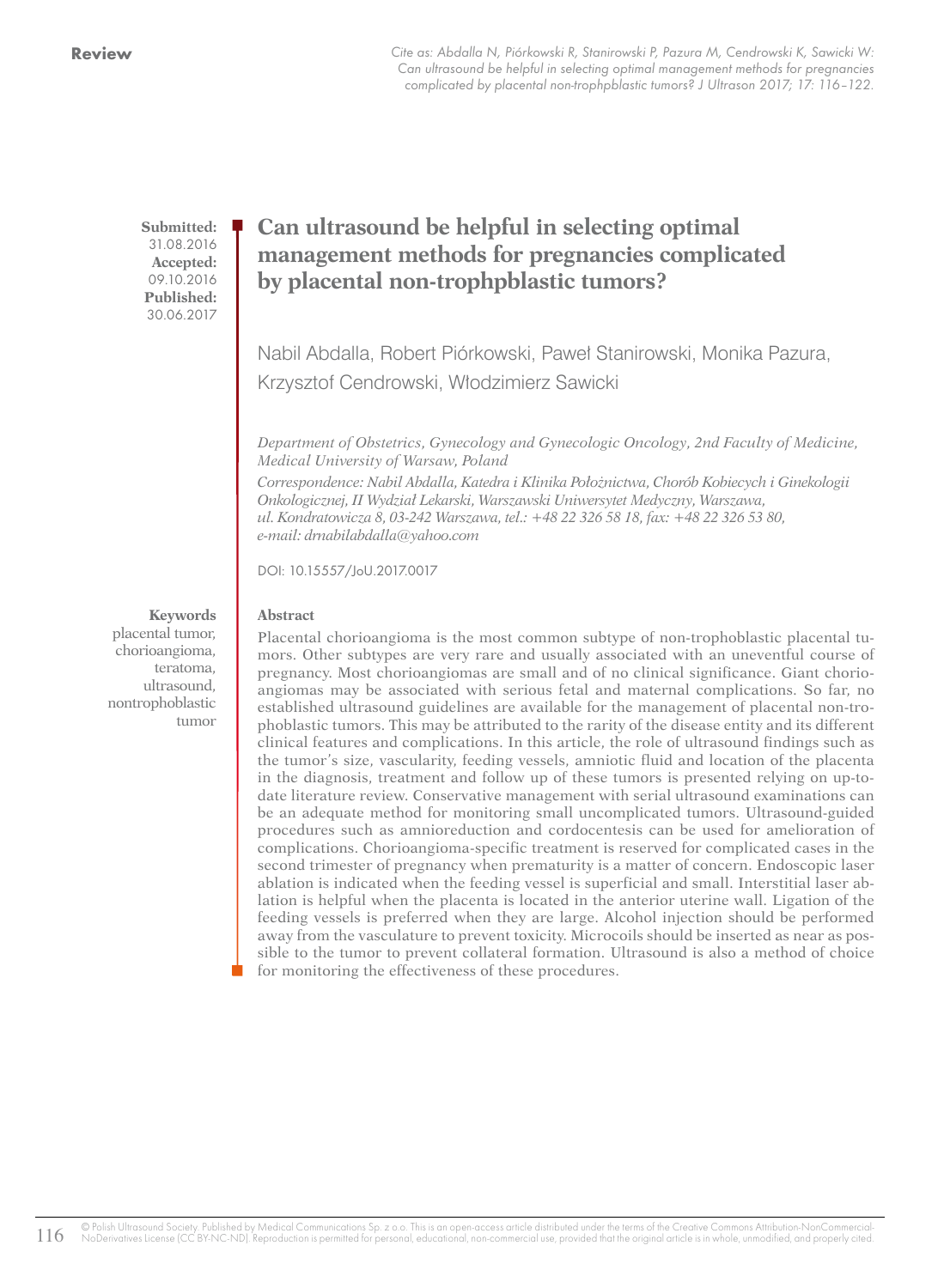## **Placental chorioangiomas**

Non-trophoblastic tumors are the most common neoplasms of the placenta. They include chorioangioma, teratoma, leiomyoma and hepatocellular adenoma<sup>(1-3)</sup>. Chorioangioma is the most common subtype. It was first described by Clarke in 1798<sup>(1)</sup>. Marchetti described three subtypes of placental chorioangioma: angiomatous (capillary), cellular and degenerative(4). Capillary chorioangioma is the most common histological type<sup> $(5)$ </sup> (Fig. 1). Most chorioangiomas are small and of no significant importance. Complications are mostly associated with chorioangiomas larger than 4 cm in diameter i.e. giant chorioangioma<sup>(6,7)</sup>. Giant chorioangiomas can cause polyhydramnios, intrauterine growth restriction (IUGR), placental insufficiency, fetal anemia, non-immunologic hydrop fetalis (NIHF) and intrauterine death<sup>(8-10)</sup>. Due to the rarity of the disease, most of the evidence about the management of giant placental chorioangioma is based on case reports in literature. In the largest retrospective study of 22439 placentas, the incidence rate was 0.61% of pregnancies<sup>(11)</sup>. The incidence rate of giant chorioangioma is rarer and ranges between 1/3500 and 1/9000(7). Asokan *et al.* reported in 1978 for the first time antenatal diagnosis of placental chorioangioma by ultrasound<sup>(12)</sup>. Ultrasound is the gold standard for prenatal diagnosis and monitoring of placental chorioangiomas<sup>(13)</sup>. However, at the moment there is no single clinical protocol that may help the physician to choose the most appropriate method of treatment of these tumors. The aim of this review study is to summarize the ultrasound findings of these tumors and their complications. The use of certain ultrasound features will be discussed for selecting the most appropriate invasive or non-invasive method of management.

### **Gray-scale ultrasound features of placental chorioangioma**

Chorioangioma usually presents as a single nodule in the fetal surface of the placenta near the insertion of the umbilical cord<sup> $(14)$ </sup> (Fig. 2). Multiple placental chorioangiomas are rarer<sup>(15)</sup>. Hyperechogenic areas suggesting hemorrhage as well as calcification can be seen. The tumor may contain several thin septa $(16)$ . The echo pattern of chorioangioma is stable<sup>(1)</sup>. The borders of the chorioangioma are well defined $(17)$ . The dimensions of the chorioangioma may increase during pregnancy or remain the same<sup>(8-18)</sup>. Chorioangioma can be overlooked on ultrasound examination even if the tumor is large<sup>(6)</sup>. Prenatal diagnosis can also be an incidental finding during a routine ultrasound examination<sup>(19)</sup>. The size may reach several centimeters<sup>(20)</sup>. Chorioangiomas are found more often in multiple pregnancies. They are associated with female gender of the fetus in 72% of cases<sup>(11)</sup>.

### **Doppler ultrasound assessment of placental chorioangioma**

Doppler ultrasound is the gold standard for diagnosis of placental chorioangioma<sup>(21)</sup>. Substantial vascularity indicates the angiomatous type of chorioangioma<sup> $(22)$ </sup> (Fig. 3).



**Fig. 1.** *Macroscopic appearance of marginal placental chorioangioma*

Diagnostic difficulties may arise with cellular and degenerative subtypes of chorioangioma where the vascularization is less evident<sup>(23)</sup>. Blood vessels of chorioangioma are derived from the fetal circulation, so the feeding vessels have the same pulsatile flow of the umbilical artery. The low resistance of the feeding vessels is related to the arteriovenous shunt<sup>(1)</sup>. The vascularity of chorioangioma is one of the prognostic factors for the course of pregnancy. Unvascularized chorioangiomas tend to be unrelated to complications, while vascularized tumors can predispose to typical complications of chorioangioma<sup>(24,25)</sup>.

### **Ultrasound assessment of the fetus**

Measurement of fetal biometry and estimated fetal weight is indicated, as chorioangioma is associated with  $IUGR^{(1)}$ . IUGR can be related to placental inefficiency related to decreased area of placental tissues required for adequate exchange of nutrients<sup>(17)</sup>. Arteriovenous shunt of the blood



**Fig. 2.** *Gray-scale ultrasound of giant placental chorioangioma. The diameter of the tumor is 70 mm*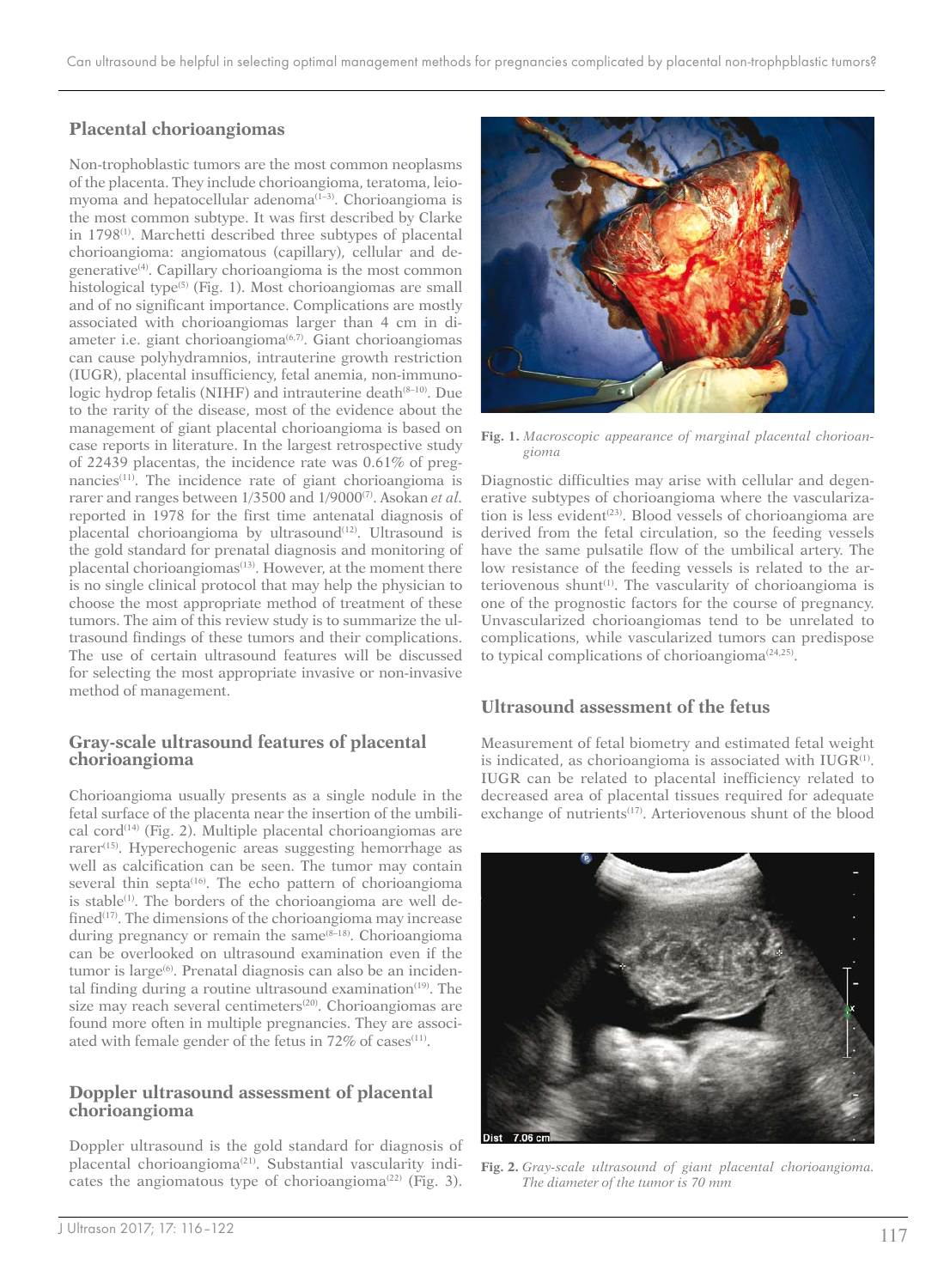

**Fig. 3.** *Power Doppler ultrasound of placental chorioangioma showing the vascularity of the mass*

and fetal hypoxia caused by unoxygenated blood that bypasses the maternal circulation through chorioangioma can cause high cardiac output and secondary fetal cardiomegaly<sup>(26)</sup>. Ultrasound features of heart failure include enlargement of the heart, decreased contractility and pericardial effusion, increased cardiothoracic ratio and  $developing$  fetal hydrops<sup> $(8,27)$ </sup>. Coincidental presence of congenital anomalies with placental chorioangioma have been reported<sup>(28)</sup>. Assessment of the middle cerebral artery peak systolic velocity MCA-PSV is useful for detecting fetal anemia and high cardiac output failure $(26)$ . Not always MCA-PSV reflects the severity of fetal anemia. Hellmund *et al.* reported a masked fetal anemia caused by severe bilateral hydrothorax which led do decreased ventricular filling, stroke volume and cardiac output resulting in false decreased MCA-PSV. Drainage of the hydrothorax by bilateral thoraco-amniotic shunts resulted in reversal of the pathological events revealing true high MCA-PSA<sup>(29)</sup>. Figure 4 shows the increased multiple of medians (MoM) of MCA-PSV as a complication of chorioangioma. Assessment of Doppler flow of umbilical vessels and middle cerebral artery is used for the evaluation of the wellbeing of the fetus $(8,22,30)$ .

#### **Ultrasound assessment of the remaining placenta, umbilical cord and amniotic fluid**

Placentomegaly has an ultrasound association with NIHF caused by chorioangioma<sup>(29)</sup>. Polyhydramnios is the most common complication of placental chorioangioma occurring in  $18-35\%$  of cases of giant chorioangiomas<sup>(30)</sup>. Possible transudation of fluid from the vessels together with placental deficiency are responsible for polyhydramnios(22). Hyperdynamic circulation can cause an increased glomerular filtration rate and urine production<sup>(25)</sup>. Polyhydramnios, characterized by excess of amniotic fluid, can be assessed using the single deepest vertical pocket (DVP) or amniotic fluid index (AFI). Polyhydramnios can be classified as mild, moderate or severe, when the DVP has a value of 8–11 cm, 12–15 cm and above 16 cm respectively. This parameter is simple, and can be a method of choice for multiple gestation. AFI Values of 25–30 cm,  $30.1-35$  cm, and  $=$   $>$   $35.1$  cm indicate mild, moderate and severe polyhydramnios respectively<sup>(31)</sup>. Figure 5 shows mild polyhydramnios caused by giant chorioangioma. A single umbilical artery and velamentous insertion of the umbilical cord have a recognized association with chorioangiomas $^{(30)}$  (Fig. 6).

### **Three dimensional ultrasound imaging of chorioangioma**

In three dimensional (3D) ultrasound the surface of chorioangioma is rough and thick(32). Shih *et al.* reported



**Fig. 4.** *Assessment of MCA-PSV as an indirect method of detecting fetal anemia and heart failure. The MCA-PSV in this patient at 28th week of gestation corresponds to 1.7 MoM*



**Fig. 5.** *Maximum pocket volume of 9.4 cm indicating mild polyhdramnios*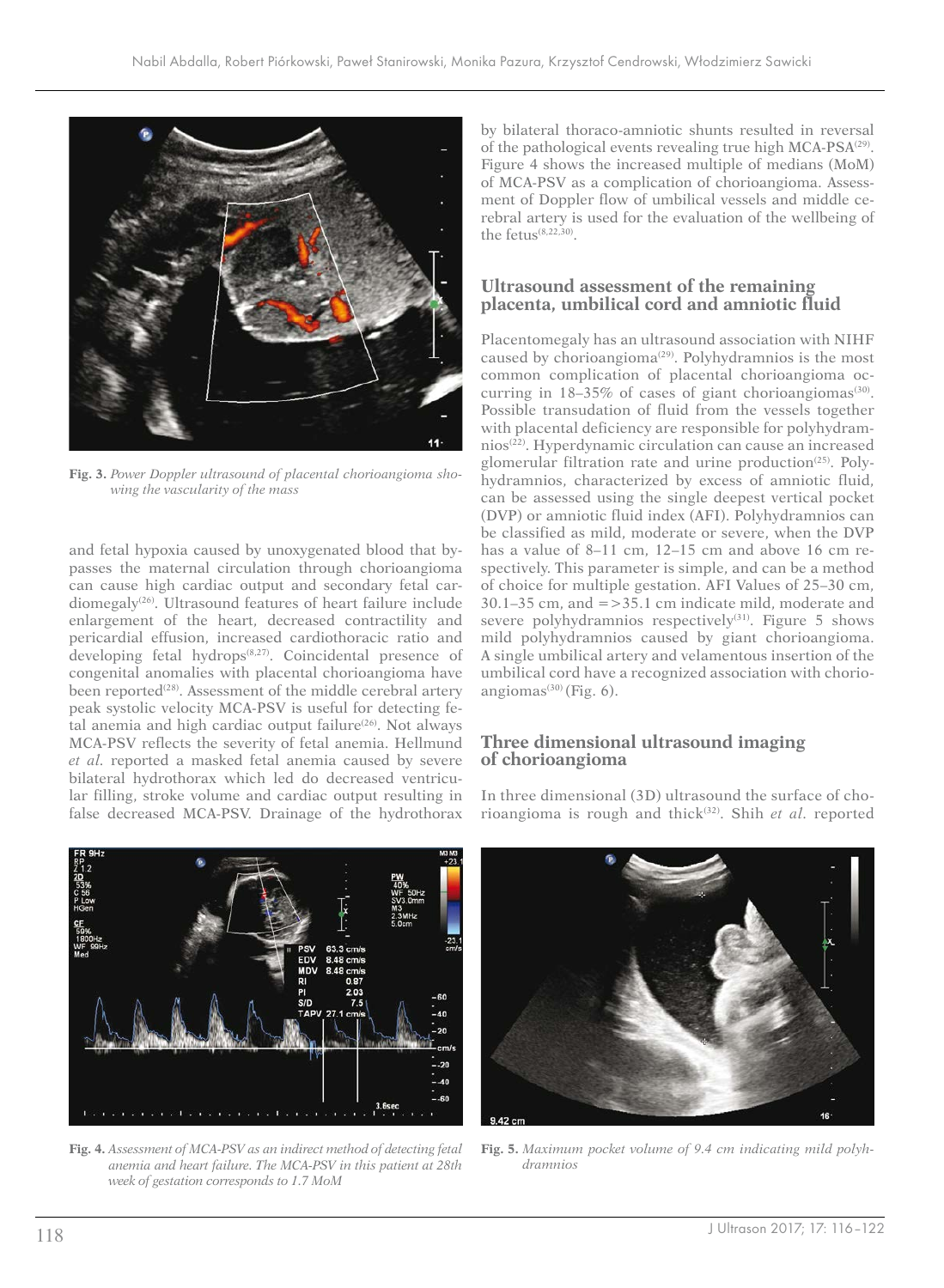the use of 3D power Doppler ultrasound for the diagnosis and monitoring of giant chorioangioma. The authors could display the angioarchitecture of the tumor, confirming the fetal source of blood supply to the tumor. This method can show the volume of the mass, as well as the vascularity index (VI) of the tumor $(16)$ . There is a lack of evidence in the literature that 3D ultrasound is superior to two dimensional type for the management of chorioangioma.

### **Ultrasound of maternal pelvis, abdomen and breast**

Ultrasound assessment of maternal organs to detect metastases is not indicated, since chorioangioma has no malignant potential<sup>(1)</sup>. However, the definitive diagnosis of the tumor can only be established by histological examination. If the diagnosis is doubtful, especially for patients with suspected or confirmed malignant disease, imaging diagnostics for the mother is indicated since metastases to the placenta and transplacental transfer of the neoplastic disease to the fetus have been report $ed^{(33)}$ . If the diagnosis of chorioangioma is confirmed after delivery, maternal follow-up with ultrasound is not needed<sup>(22)</sup>.

### **Role of ultrasound in monitoring placental chorioangioma**

There is no specific protocol for monitoring asymptomatic or symptomatic placental chorioangioma. Planned delivery is the method of choice for term pregnancies complicated by chorioangiomas. When the pregnancy is not in term, other methods of treatment should be considered to prevent prematurity and reduce complications<sup>(5)</sup>. The monitoring frequency depends on the size of chorioangioma, trimester of the pregnancy and associated complications. Physicians may consider 3–4-week intervals for small chorioangiomas, while larger tumors should be monitored every  $1-2$  weeks<sup>(17)</sup>. 3D power Doppler can show decrease of the vascularization. Decreased VI with simultaneous increase of the size of the chorioangioma may reflect the hemodynamic changes caused by simultaneous infarction of the tumor<sup>(16)</sup>.

#### **Ultrasound-guided procedures for amelioration of symptoms caused by placental chorioangioma**

Ultrasound-guided therapeutic amniocentesis is used for reduction of the amount of the amniotic fluid, thereby decreasing maternal discomfort and possible complications of polyhydramnios, such as premature threatened la $bor^{(1,22)}$ . Amnioreduction can be repeated in pregnancy<sup>(22)</sup>. Ultrasound-guided cordocentesis is indicated to confirm fetal anemia, and to transfuse blood to the fetus to correct it $(5)$ .



**Fig. 6.** *Velamentous insertion of the umbilical cord*

## **Ultrasound-guided procedures used for specific treatment of placental chorioangioma**

Definite prenatal treatment of placental chorioangioma should be reserved for cases with life-threatening complications, such as NIHF, or when prematurity is a matter of concern(8). Doppler ultrasound can help to choose the most appropriate procedure depending on the localization of the placenta and vascular assessment of the tumor and the feeding vessel, its size and distance from the umbilical cord<sup>(5)</sup>. Several methods have been described in literature for chorioangioma-specific treatment. These include laser ablation, alcohol injection, insertion of microcoils, and ligation of blood vessels<sup>(23,25,34–37)</sup>. Fetoscopic laser ablation seems to be the method of choice for cases where the feeding vessels are small and superficial $(21)$ . When the feeding vessel of chorioangioma is a secondary branch from the umbilical artery, laser photocoagulation can be performed without a theoretical risk of placental insufficiency, since the umbilical artery does not end in the tumor but continues to the remaining placenta<sup>(8)</sup>. Interstitial laser ablation might be a choice for cases where the placenta is located on the anterior wall, where endoscopic ablation can be technically difficult<sup>(35)</sup>. Laser ablation may not be suitable for a large feeding vessel, as it may rupture during the procedure<sup>(34)</sup>. It is also not applicable when the feeding vessel is deep or when it is near the insertion of the umbilical cord because of a risk of injury to the viable placenta(23). Quintero *et al.* suggested ligation of the arterial supply after subchorionic dissection as a choice for larger vessels, because of a higher risk of rupture during laser ablation<sup>(37)</sup>. Ercan *et al.* reported ultrasound-guided injection of alcohol directly into the tumor to treat chorioangioma.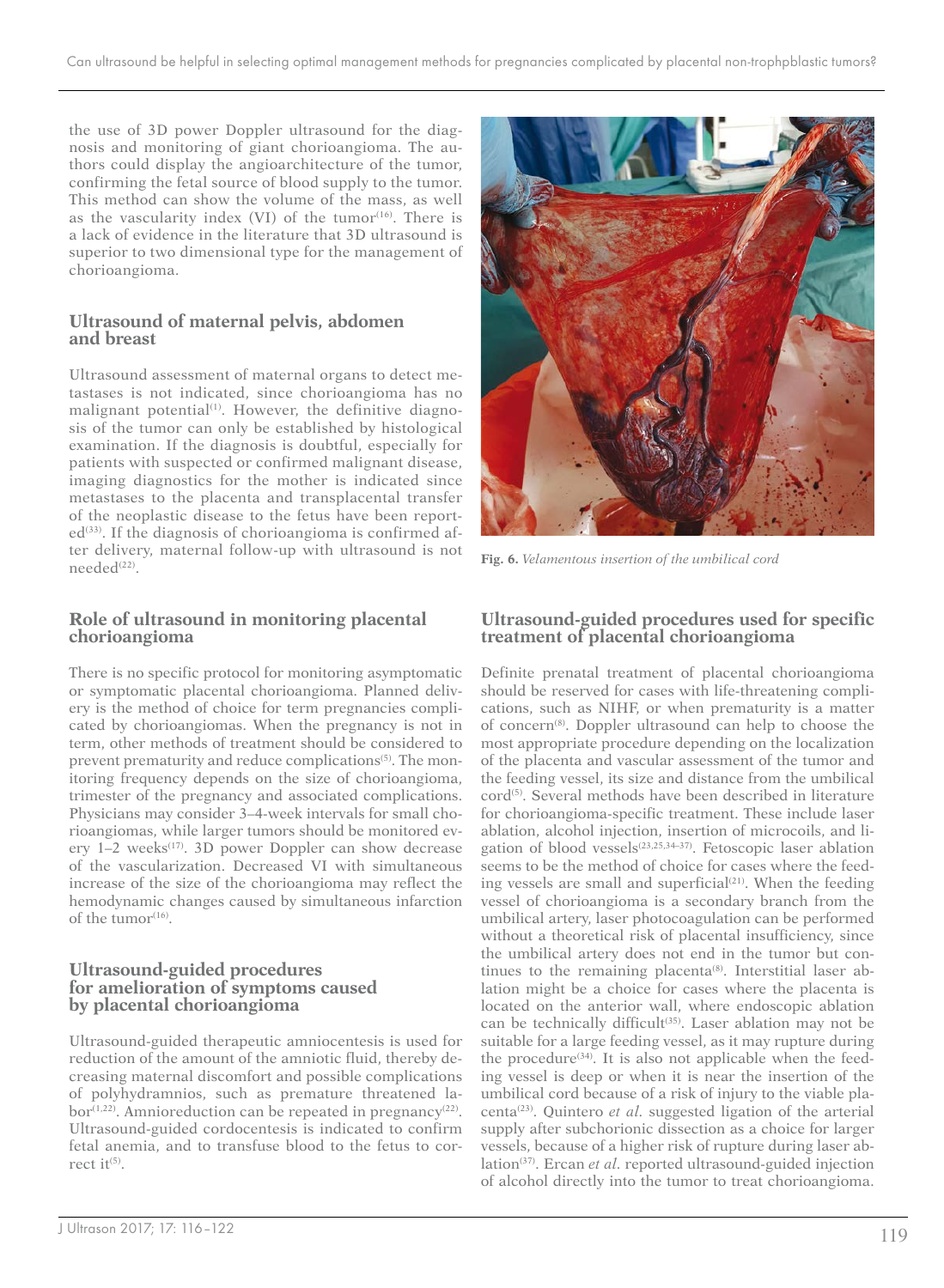Knowledge of the angioarchitecture of the tumor is essential, as alcohol should be injected into the center of chorioangioma, away from the vascular structures $(25)$ . In case of microcoil insertion, caution should be exercised to insert as near as possible to the tumor to minimize collateral formation. The technique has no risk of distal embolization of the fetal circulation<sup>(36)</sup>. Embolization of the feeding vessels has no risk of fetal toxicity, and can be a method of treatment of chorioangioma<sup>(5)</sup>.

### **Use of ultrasound to monitor the effect of treatment of chorioangioma**

Ultrasound examination can be used for monitoring the effect of the procedures used for the management of chorioangioma or its complications. Ultrasound can be used for detecting the remaining amniotic fluid index after amnioreduction<sup>(22)</sup>. Doppler ultrasound is used for evaluation of the blood flow in the feeding vessels and tumor itself. It can show the effectiveness of the procedure by showing the absent or decreased blood flow in the feeding vessels and the tumor<sup>(25,27)</sup>. The mass may decrease in size, and can develop cystic appearance. Reversal of features of NIHF can also be detected<sup>(8)</sup>. Ultrasound is necessary for assessing fetal wellbeing and viability since sudden fetal death after surgical interventions have been reported<sup>(34,37)</sup>. Mendez-Figueroa et al. reported paradoxical unexpected development of severe NIHF after amnioreduction for chorioangioma-induced polyhdramnios. The authors suggested that amnioreduction should be performed after laser ablation<sup>(34)</sup>. Increased tumor bed blood flow or direct hemorrhage to the tumor due to sudden decrease of intrauterine pressure may explain the "steal" phenomenon<sup>(8)</sup>.

# **Other non-trophoblastic placental tumors**

Placental teratomas are very rare and were described for the first time by Morvilli in  $1925^{(38)}$ . They are composed of derivatives of all three germ layers<sup>(2)</sup>. They resemble fetus amorphous, but lack the umbilical cord and central skeletal formation of this condition<sup>(38)</sup>. Ultrasound features are that of a heteroechogeneous mass. Echogenic foci with acoustic shadows represent calcification. Hyperechoic foci without acoustic shadows suggest  $fat^{(2)}$ . Placental teratomas are nearly always associated with a normal pregnancy outcome. Large teratomas can press umbilical vessels leading to the vessels' thrombosis<sup>(39)</sup>.

Few cases of placental leiomyoma have been reported in literature. Placental leiomyoma may appear as submucous myoma in the first trimester $(40)$  and has an appearance of a hypoechoic lesion. Some authors suggest that pedunculated uterine leiomyomas are incorporated into the placenta during its development. Characteristic fetal or maternal waveform by color Doppler may indicate the possibility of myoma existence<sup>(3)</sup>. Placental leiomyoma may be overlooked during routine ultrasound examinations<sup>(40)</sup>.

Hepatocellular adenoma of the placenta is an extremely rare tumor. It remains inconclusive whether this lesion represents a neoplasm rather than a rare ectopic or heterotopic occurrence<sup>(41)</sup>. It is usually described as a solitary tumor like a nodule, involving the placental parenchyma. It is usually an incidental finding without a significant pathological impact<sup>(42)</sup>.

## **Differential diagnosis of placental tumors**

Although chorioangioma is the most common type of non-trophoblastic placental tumors, ultrasound detection of placental tumors should consider other pathological conditions in the differential diagnosis. Chorangiocarcinoma, a complex lesion characterized by torophoblastic proliferation within chorioangioma, has similar ultrasound features to chorioangioma. Few cases of chorangiocarcinoma have been reported in literature. In all of the reported cases no malignant metastases were report $ed^{(43)}$ . Confirmation of continuity of feeding vessels with the fetal circulation by Doppler ultrasound can exclude other pathological conditions like placental hemorrhage, maternal lakes, or degenerated myoma<sup>(16)</sup>. In 3D ultrasound the walls of a placental cyst or subchorionic hematoma are transparent-like structures, and the internal texture can be clearly identified<sup>(32)</sup>. The echo pattern of blood clots, as opposed to chorioangioma, changes with time. A partial mole has a diffuse pattern. Uterine myoma can be seen in the maternal surface. Chorioangioma can be confused with placental teratoma. The vascularity of chorioangioma can differentiate it from teratoma<sup>(1)</sup>. Calcification is more characteristic for teratoma<sup>(44)</sup>. Chorioangioma should be differentiated from secondary metastases to the placenta. Malignant melanoma is the most common neoplasm metastasizing to placenta during pregnancy<sup>(33)</sup>. Ultrasound findings include focal lesions with altered echogenicity relative to that of a normal pla $centa<sup>(44)</sup>$ .

## **Summary**

No precise management guidelines for the management of placental non-trophoblastic tumors have been developed so far. The lack of guidelines can be related to the rarity of this disease entity and the diversity of its clinical features. Treatment modalities for chorioangioma are mostly experimental. A systematic literature review of chorioangioma may help in establishing a consensus for choosing the best method of management $(8)$ . Interpretation of ultrasound findings should be carried out with caution, as normal findings in the ultrasound do not rule out severe complications<sup>(29)</sup>. On the other hand, ultrasound imaging of giant chorioangioma does not necessarily indicate the presence of fetal and/or maternal complications<sup>(14)</sup>. Placental chorioangioma, even if rare, should be considered in the differential diagnosis, and looked for carefully when complications typical for this tumor, like polyhydramnios and NIHF, are pres $ent<sup>(6)</sup>$ . The management of each case of chorioangioma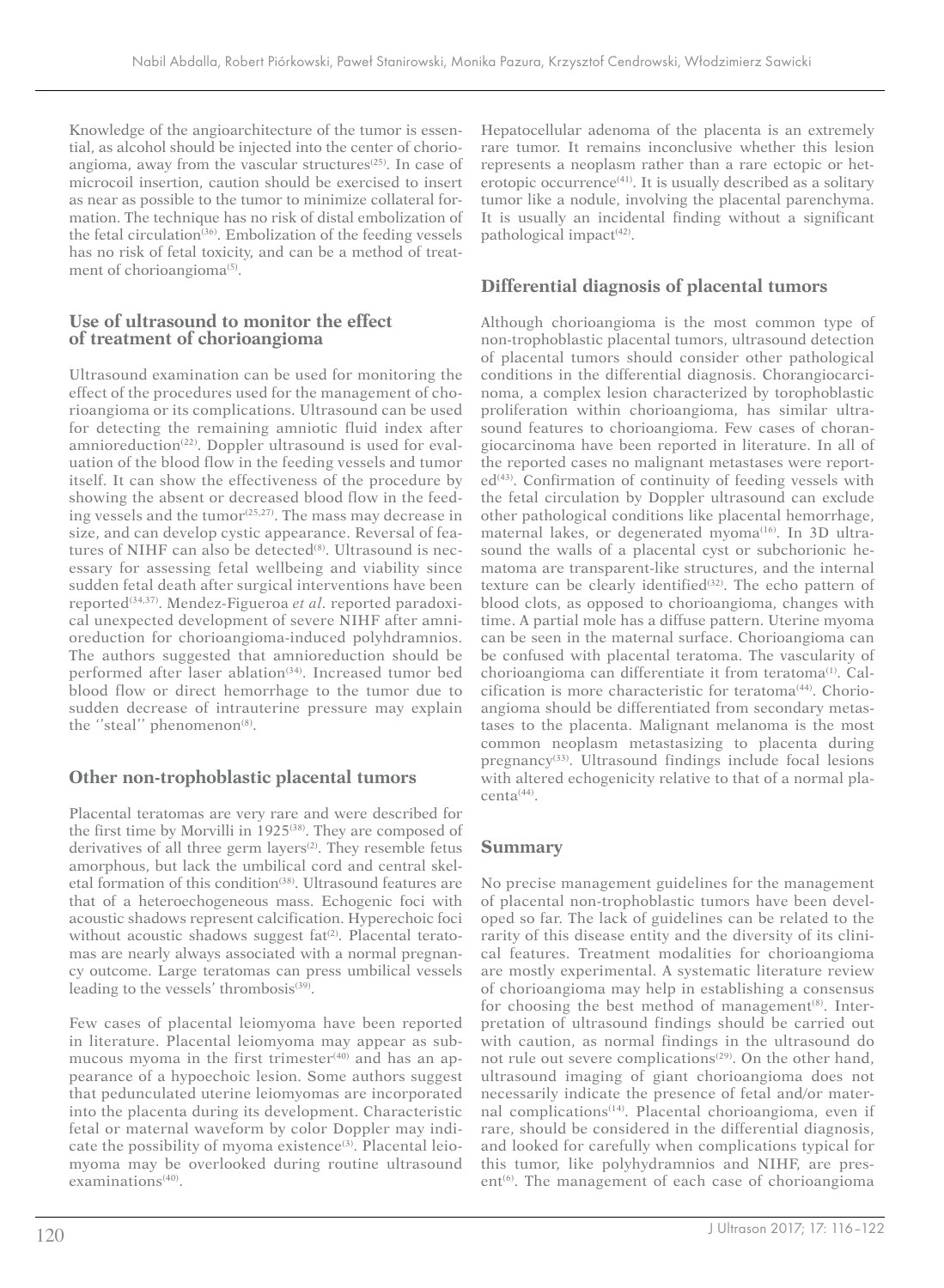is individual, depending on many factors. Ultrasound can detect multiple abnormalities at the same time, and the sequence of certain procedures should be considered with caution, e.g. amnioreduction after laser ablation $(34)$ . An ultrasound diagnosis of chorioangioma is only suggestive, and the final diagnosis is established upon histological examination of the tumor, which might be a malignant neoplasm as well $(44)$ . Other non-trophoblastic placental tumors are rare, and usually not related to pregnancy complications<sup>(39)</sup>.

#### **References**

- 1. Kodandapani S, Shreshta A, Ramkumar V, Rao L: Chorioangioma of placenta: a rare placental cause for adverse fetal outcome. Case Rep Obstet Gynecol 2012; 2012: 913878.
- 2. Ahmed N, Kale V, Thakkar H, Hanchate V, Dhargalkar P: Sonographic diagnosis of placental teratoma. J Clin Ultrasound 2004; 32: 98–101.
- 3. Murtoniemi K, Pirinen E, Kähkönen M, Heiskanen N, Heinonen S: Smooth muscle tumor of the placenta – an entrapped maternal leiomyoma: a case report. J Med Case Rep 2009; 3: 7302.
- 4. Marchetti AA: A consideration of certain types of benign tumors of the placenta. Surg Gynecol Obstet 1939; 68: 733–774.
- 5. Babic I, Tulbah M, Kurdi W: Antenatal embolization of a large placental chorioangioma: a case report. J Med Case Rep 2012; 6: 183.
- 6. Duro EA, Moussou I: Placental chorioangioma as the cause of non- -immunologic hydrops fetalis; a case report. Iran J Pediatr 2011; 21: 113–115.
- 7. [Youssef A](http://www.ncbi.nlm.nih.gov/pubmed/?term=Youssef A%5BAuthor%5D&cauthor=true&cauthor_uid=17039738), [Ben Aissia N](http://www.ncbi.nlm.nih.gov/pubmed/?term=Ben Aissia N%5BAuthor%5D&cauthor=true&cauthor_uid=17039738), [Said C](http://www.ncbi.nlm.nih.gov/pubmed/?term=Said C%5BAuthor%5D&cauthor=true&cauthor_uid=17039738), [Gara MF:](http://www.ncbi.nlm.nih.gov/pubmed/?term=Gara MF%5BAuthor%5D&cauthor=true&cauthor_uid=17039738) [Giant placental chorioangioma]. [Tunis Med](http://www.ncbi.nlm.nih.gov/pubmed/17039738) 2006; 84: 450–453.
- 8. Jones K, Tierney K, Grubbs BH, Pruetz JD, Detterich J, Chmait RH: Fetoscopic laser photocoagulation of feeding vessels to a large placental chorioangioma following fetal deterioration after amnioreduction. Fetal Diagn Ther 2012; 31: 191–195.
- 9. [Hosseinzadeh P](https://ssl.wum.edu.pl/pubmed/,DanaInfo=.awxyCrhhpHwvxL0wwPx6CT-Ey-33a93FWfRQJjDDVnSP+?term=Hosseinzadeh P%5BAuthor%5D&cauthor=true&cauthor_uid=26495184), [Shamshirsaz AA,](https://ssl.wum.edu.pl/pubmed/,DanaInfo=.awxyCrhhpHwvxL0wwPx6CT-Ey-33a93FWfRQJjDDVnSP+?term=Shamshirsaz AA%5BAuthor%5D&cauthor=true&cauthor_uid=26495184) [Javadian P,](https://ssl.wum.edu.pl/pubmed/,DanaInfo=.awxyCrhhpHwvxL0wwPx6CT-Ey-33a93FWfRQJjDDVnSP+?term=Javadian P%5BAuthor%5D&cauthor=true&cauthor_uid=26495184) [Espinoza J,](https://ssl.wum.edu.pl/pubmed/,DanaInfo=.awxyCrhhpHwvxL0wwPx6CT-Ey-33a93FWfRQJjDDVnSP+?term=Espinoza J%5BAuthor%5D&cauthor=true&cauthor_uid=26495184) [Gandhi M,](https://ssl.wum.edu.pl/pubmed/,DanaInfo=.awxyCrhhpHwvxL0wwPx6CT-Ey-33a93FWfRQJjDDVnSP+?term=Gandhi M%5BAuthor%5D&cauthor=true&cauthor_uid=26495184) [Ruano R](https://ssl.wum.edu.pl/pubmed/,DanaInfo=.awxyCrhhpHwvxL0wwPx6CT-Ey-33a93FWfRQJjDDVnSP+?term=Ruano R%5BAuthor%5D&cauthor=true&cauthor_uid=26495184) *et al.*: Prenatal therapy of large placental chorioangiomas: Case report and review of the literature. [AJP Rep](https://ssl.wum.edu.pl/pubmed/,DanaInfo=.awxyCrhhpHwvxL0wwPx6CT-Ey-33a93FWfRQJjDDVnSP+26495184) 2015; 5: e196–e202.
- 10. [Sivasli E,](https://ssl.wum.edu.pl/,DanaInfo=.awxyCrhhpHwvxL0wwPx6C+pubmed?term=Sivasli E%5BAuthor%5D&cauthor=true&cauthor_uid=20112613) [Tekşam O](https://ssl.wum.edu.pl/,DanaInfo=.awxyCrhhpHwvxL0wwPx6C+pubmed?term=Tek%C5%9Fam O%5BAuthor%5D&cauthor=true&cauthor_uid=20112613), [Haliloğlu M](https://ssl.wum.edu.pl/,DanaInfo=.awxyCrhhpHwvxL0wwPx6C+pubmed?term=Halilo%C4%9Flu M%5BAuthor%5D&cauthor=true&cauthor_uid=20112613), [Güçer S,](https://ssl.wum.edu.pl/,DanaInfo=.awxyCrhhpHwvxL0wwPx6C+pubmed?term=G%C3%BC%C3%A7er S%5BAuthor%5D&cauthor=true&cauthor_uid=20112613) [Orhan D](https://ssl.wum.edu.pl/,DanaInfo=.awxyCrhhpHwvxL0wwPx6C+pubmed?term=Orhan D%5BAuthor%5D&cauthor=true&cauthor_uid=20112613), [Gürgey A:](https://ssl.wum.edu.pl/,DanaInfo=.awxyCrhhpHwvxL0wwPx6C+pubmed?term=G%C3%BCrgey A%5BAuthor%5D&cauthor=true&cauthor_uid=20112613) Hydrops fetalis associated with chorioangioma and thrombosis of umbilical vein. [Turk J Pediatr](https://ssl.wum.edu.pl/,DanaInfo=.awxyCrhhpHwvxL0wwPx6C+pubmed?term=Hydrops fetalis associated with chorioangioma and thrombosis of umbilical vein.) 2009; 51: 515–518.
- 11. Guschmann M, Henrich W, Entezami M, Dudenhausen JW: Chorioangioma – new insights into a well-known problem. I. Results of a clinical and morphological study of 136 cases. J Perinat Med 2003; 31: 163–169.
- 12. Asokan S, Chad Alavada K, Gard R: Prenatal diagnosis of placental tumor by ultrasound. J Clin Ultrasound 1978; 6: 180–181.
- 13. [Wu Z,](https://ssl.wum.edu.pl/pubmed/,DanaInfo=.awxyCrhhpHwvxL0wwPx6CT-Ey-33a93FWfRQJjDDVnSP+?term=Wu Z%5BAuthor%5D&cauthor=true&cauthor_uid=26927893) [Hu W](https://ssl.wum.edu.pl/pubmed/,DanaInfo=.awxyCrhhpHwvxL0wwPx6CT-Ey-33a93FWfRQJjDDVnSP+?term=Hu W%5BAuthor%5D&cauthor=true&cauthor_uid=26927893): Clinical analysis of 26 patients with histologically proven placental chorioangiomas. [Eur J Obstet Gynecol Reprod Biol](https://ssl.wum.edu.pl/pubmed/,DanaInfo=.awxyCrhhpHwvxL0wwPx6CT-Ey-33a93FWfRQJjDDVnSP+26927893) 2016; 199: 156–163.
- 14. Lež C, Fures R, Hrgovic Z, Belina S, Fajdic J, Münstedt K: Chorangioma placentae. Rare Tumors 2010; 2: e67.
- 15. [Montan S,](http://www.ncbi.nlm.nih.gov/pubmed/?term=Montan S%5BAuthor%5D&cauthor=true&cauthor_uid=8624891) Anandakumar C, [Joseph R](http://www.ncbi.nlm.nih.gov/pubmed/?term=Joseph R%5BAuthor%5D&cauthor=true&cauthor_uid=8624891), [Arulkumaran S](http://www.ncbi.nlm.nih.gov/pubmed/?term=Arulkumaran S%5BAuthor%5D&cauthor=true&cauthor_uid=8624891), [Ng SC](http://www.ncbi.nlm.nih.gov/pubmed/?term=Ng SC%5BAuthor%5D&cauthor=true&cauthor_uid=8624891), [Ratnam SS](http://www.ncbi.nlm.nih.gov/pubmed/?term=Ratnam SS%5BAuthor%5D&cauthor=true&cauthor_uid=8624891): Fetal and neonatal haemodilution associated with multiple placental chorioangioma: case report. [J Obstet Gynaecol Res](http://www.ncbi.nlm.nih.gov/pubmed/8624891) 1996; 22: 43–46.
- 16. Shih JC, Ko TL, Lin MC, Shyu MK, Lee CN, Hsieh FJ: Quantitative three-dimensional power Doppler ultrasound predicts the outcome of placental chorioangioma. Ultrasound Obstet Gynecol 2004; 24: 202– 206.
- 17. Caldas RT, Peixoto AB, Paschoini MC, Adad SJ, Souza ML, Araujo Júnior E: Giant placental chorioangioma with favorable outcome: a case report and literature review of literature. Ceska Gynekol 2015; 80: 140–143.
- 18. Taori K, Patil P, Attarde V, Singh A, Rangankar V: Chorioangioma of placenta: sonographic features. J Clin Ultrasound 2008; 36: 113–115.
- 19. Kirkpatrick AD, Podberesky DJ, Gray AE, McDermott JH: Best cases from the AFIP: Placental chorioangioma. Radiographics 2007; 27: 1187–1190.

#### **Conflict of interest**

*Authors do not report any financial or personal connections with other persons or organizations, which might negatively affect the contents of this publication and/or claim authorship rights to this publication.*

- 20. Barros A, Freitas AC, Cabral AJ, Camacho MC, Costa E, Leitão H *et al.*: Giant placental chorioangioma: a rare cause of fetal hydrops. BMJ Case Rep 2011; 2011: bcr0220113880.
- 21. Quarello E, Bernard JP, Leroy B, Ville Y: Prenatal laser treatment of a placental chorioangioma. Ultrasound Obstet Gynecol 2005; 25: 299–301.
- 22. Abdalla N, Bachanek M, Trojanowski S, Cendrowski K, Sawicki W: Placental tumor (chorioangioma) as a cause of polyhydramnios: a case report. Int J Womens Health 2014; 6: 955–959.
- 23. Gajewska K, Herinckx A, Holoye A, D'Haene N, Massez A, Cassart M: Antenatal embolization of a large chorioangioma by percutaneous Glubran 2 injection. Ultrasound Obstet Gynecol 2010; 36: 773–775.
- 24. Ropacka-Lesiak M, Gruca-Stryjak K, Breborowicz G: Nontrophoblastic placental tumors. Neuro Endocrinol Lett 2012; 33: 375–379.
- 25. Ercan cm, Coksuer H, Karasahin KE, Alanbay I, Baser I: Combined approach in a large placental chorioangioma case with intratumoral alcohol injection, cordocentesis, IU transfusion, and amnioreduction. Fetal Pediatr Pathol 2012; 31: 374–378.
- 26. Akercan F, Oncul Seyfettinoglu S, Zeybek B, Cirpan T: High-output cardiac failure in a fetus with thanatophoric dysplasia associated with large placental chorioangioma: case report. J Clin Ultrasound 2012; 4: 231–233.
- 27. Jhun KM, Nassar P, Chen TS, Sardesai S, Chmait RH: Giant chorioangioma treated in utero via laser of feeding vessels with subsequent development of multifocal infantile hemangiomas. Fetal Pediatr Pathol 2015; 34: 1–8.
- 28. Aoki A, Shiozaki A, Sameshima A, Higashimoto K, Soejima H, Saito S: Beckwith-Wiedemann syndrome with placental chorangioma due to H19-differentially methylated region hypermethylation: a case report. J Obstet Gynaecol Res 2011; 37: 1872–1876.
- 29. Hellmund A, Berg C, Rösing B, Gembruch U, Geipel A: Masked anemia due to cardiac tamponade in a hydropic fetus caused by placental chorioangioma. Ultrasound Obstet Gynecol 2012; 39: 479–480.
- 30. Bracero L, Davidian M, Cassidy S: Chorioangioma: diffuse angiomatous form. Available from: https://sonoworld.com/Fetus/page.  $a$ spx? $id=165$ .
- 31. Hamza A, Herr D, Solomayer EF, Meyberg-Solomayer G: Polyhydramnios: causes, diagnosis and therapy. Geburtshilfe Frauenheilkunde 2013; 73: 1241–1246.
- 32. Hata T, Kanenishi K, Inubashiri E, Tanaka H, Senoh D, Manabe A *et al.*: Three-dimensional sonographic features of placental abnormalities. Gynecol Obstet Invest 2004; 57: 61–65.
- 33. Valenzano Menada M, Moioli M, Garaventa A, Nozza P, Foppiano M, Trimarchi N *et al.*: Spontaneous regression of transplacental metastases from maternal melanoma in a newborn: case report and review of the literature. Melanoma Res 2010; 20: 443–449.
- 34. Mendez-Figueroa H, Papanna R, Popek EJ, Byrd RH, Goldaber K, Moise KJ Jr *et al.*: Endoscopic laser coagulation following amnioreduction for the management of a large placental chorioangioma. Prenat Diagn 2009; 29: 1277–1278.
- 35. Bhide A, Prefumo F, Sairam S, Carvalho J, Thilaganathan B: Ultrasound-guided interstitial laser therapy for the treatment of placental chorioangioma. Obstet Gynecol 2003; 102: 1189–1191.
- 36. Lau TK, Leung TY, Yu SC, To KF, Leung TN: Prenatal treatment of chorioangioma by microcoil embolisation. BJOG 2003; 110: 70–73.